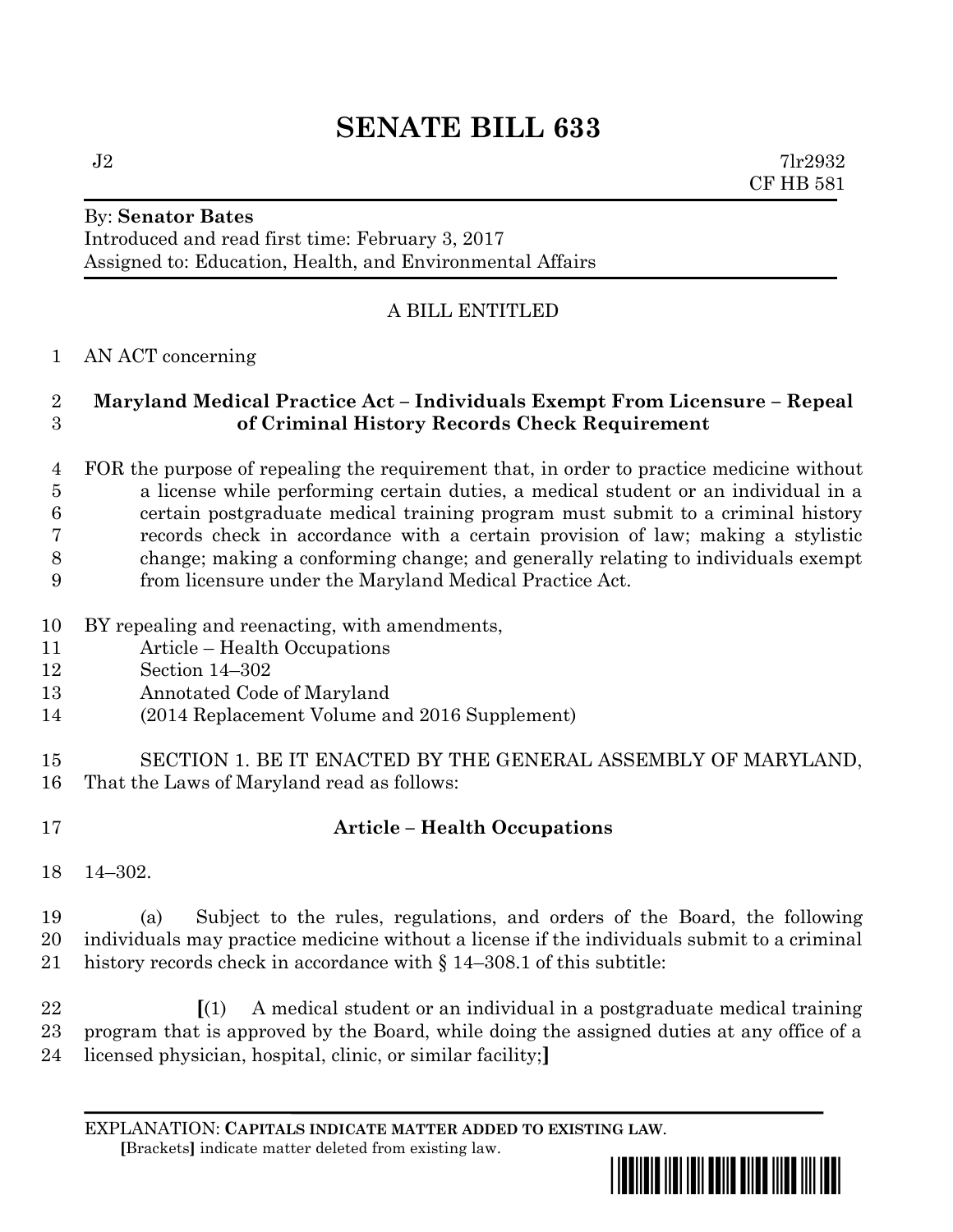#### **SENATE BILL 633**

 **[**(2)**] (1)** A physician licensed by and residing in another jurisdiction, if the physician: (i) Is engaged in consultation with a physician licensed in the State about a particular patient and does not direct patient care; or (ii) Meets the requirements of § 14–302.1 of this subtitle; **[**(3)**] (2)** A physician employed in the service of the federal government while performing the duties incident to that employment; **[**(4)**] (3)** A physician who resides in and is authorized to practice medicine by any state adjoining this State and whose practice extends into this State, if: (i) The physician does not have an office or other regularly appointed place in this State to meet patients; and 12 (ii) The same privileges are extended to licensed physicians of this State by the adjoining state; and **[**(5)**] (4)** An individual while under the supervision of a licensed physician who has specialty training in psychiatry, and whose specialty training in psychiatry has been approved by the Board, if the individual submits an application to the Board on or before October 1, 1993, and either: (i) 1. Has a master's degree from an accredited college or university; and 2. Has completed a graduate program accepted by the Board in a behavioral science that includes 1,000 hours of supervised clinical psychotherapy experience; or 23 (ii) 1. Has a baccalaureate degree from an accredited college or university; and 25 2. Has 4,000 hours of supervised clinical experience that is approved by the Board. (b) **THE FOLLOWING INDIVIDUALS MAY PRACTICE MEDICINE WITHOUT A LICENSE AND WITHOUT SUBMITTING TO A CRIMINAL HISTORY RECORDS CHECK: (1) SUBJECT TO THE RULES, REGULATIONS, AND ORDERS OF THE BOARD, A MEDICAL STUDENT OR AN INDIVIDUAL IN A POSTGRADUATE MEDICAL TRAINING PROGRAM THAT IS APPROVED BY THE BOARD, WHILE PERFORMING THE**